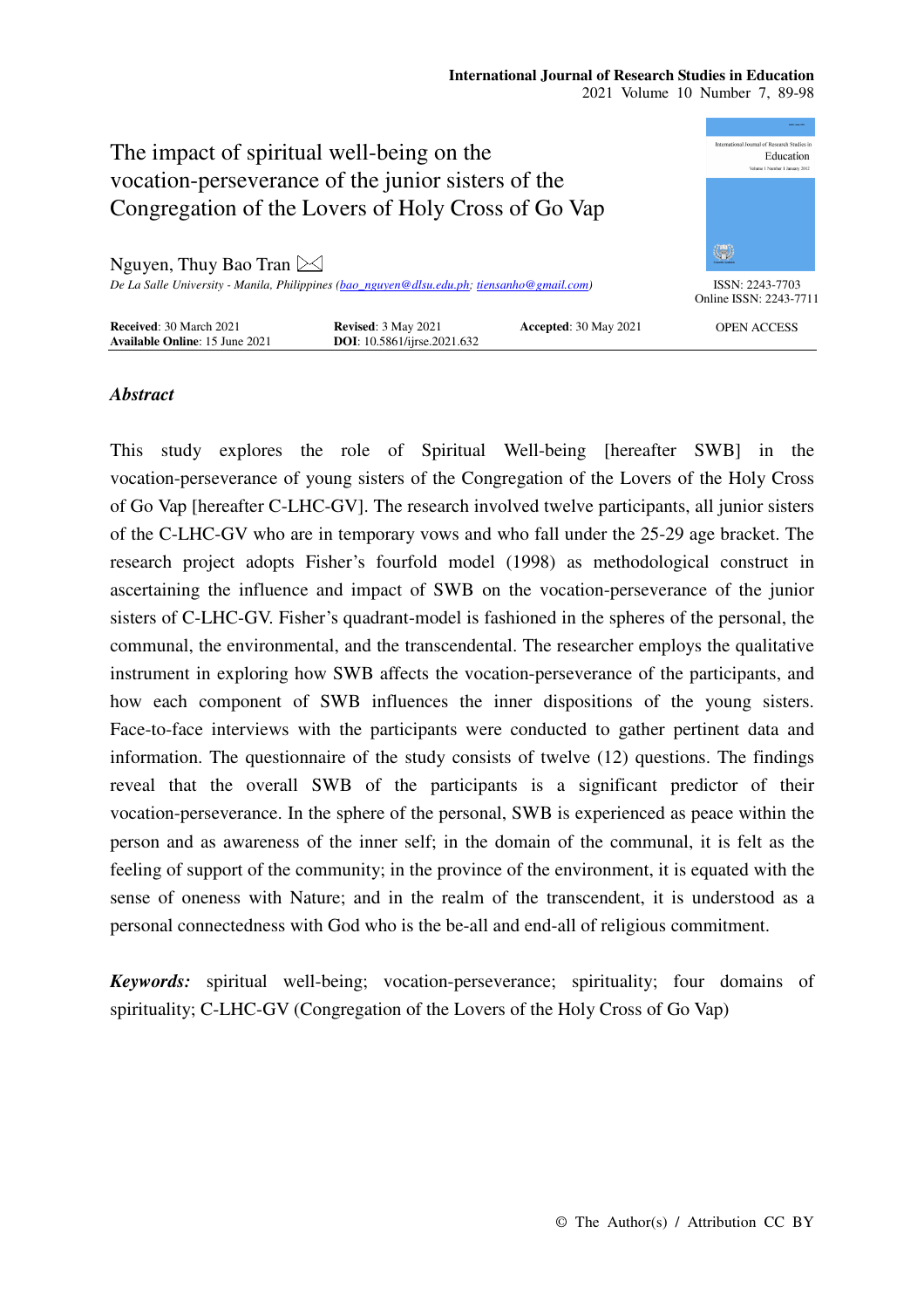# **The impact of spiritual well-being on the vocation-perseverance of the junior sisters of the Congregation of the Lovers of Holy Cross of Go Vap**

#### **1. Introduction**

The search for happiness is the most basic quest of human beings. Every person pursues happiness—in whatever form it assumes—as an end. The Greek philosopher Aristotle defines happiness as the pursuit of the good (aretē) in all its forms—i.e., wisdom, knowledge, virtue, excellence, etc.—which leads to the moral perfection of the individual and the enrichment of human life (Aristotle, 1098). The sense of happiness is a distinguishing factor of the overall well-being of the human person (Kiplagat et al., 2019). Well-being is more than the sense of happiness of a person because an individual who feels happy is not necessarily psychologically stable or sound. The sense of well-being is a precondition for the realization of human potential. That is why a person who enjoys the benefits of well-being is a fully functioning person (Keyes et al., 2002; Credo et al. 2019; Ryan & Deci, 2001).

In the present time, the idea of happiness and well-being has gradually gained grounds in many spheres of knowledge, among which count the fields of psychology and spirituality (Fisher, 1998; Ellison, 1983). There is a growing number of researchers, counselors, psychologists, and spiritual directors who employ the notion of human well-being as an evaluative concept. They employ the sense of well-being in order to know and even gauge how deeply people are happy or unhappy spiritually (Kolodiejchuk, 2007); whether their psychological states are marked by positive or negative thoughts, sentiments, and experiences; and how the measure of well-being affects favorably—or adversely in case there is a lack of it—their personal attitudes and general outlook of life (Nguyen, 2016; Kamitsis & Francis, 2013; Yonker et al., 2012; del Castillo, et al., 2020). Ultimately, the measure of happiness or well-being is the natural consequence or result of a good life (Sheldon, 2013). For it is through human actions—good or bad, virtuous or unworthy—of the moral agents that definitively determine whether a person is happy or unhappy.

Spirituality is a fundamental aspect in the pursuit of happiness of religious people. This is because in the religious life the spirituality of a consecrated person connects her or him with God or Transcendence, who fulfills the deepest desires of human beings (Corwin, 2014). For religious persons, spirituality gives meaning, purpose, and value to their lives; and it manifests itself in their inner dispositions, feelings, and beliefs. It is their spirituality that makes religious people feel at peace with themselves, serve their neighbors, respect Mother Nature, and love God (Fisher, 1998). Thus, the depth or authenticity of a person's spirituality is a significant predictor and indicator of his or her happiness (Berg, 2008; Martinez, 2014).

The notion of SWB is essentially the result of an attempt to associate spirituality with the idea of personal well-being or happiness (Ellison, 1983). In other words, it is a hybrid notion between the spirituality and the well-being of a person. Spiritual well-being, Ellison holds, "arises from an underlying state of spiritual health and is an expression of it, much like the color of one's complexion and pulse rate are expressions of good [physical] health" (Ellison, 1983, p. 48).

It may be reasonably asserted that SWB is an essential factor in the quality of human life. In the realm of religious life, Ellison (1983) maintains that SWB is intrinsically related to religious commitment which is the foundation of happiness for a religious person. Thus, it plays a big role in the perseverance—or non-perseverance—of religious persons in the religious life.

This study is primarily conducted with a view to assist the superiors and formators of C-LHC-GV in training future missionary sisters. At the moment, there is a felt need in the C-LHC-GV, of which this author is a member, to formulate a scientifically grounded and holistic Program of Religious Formation for young aspirants and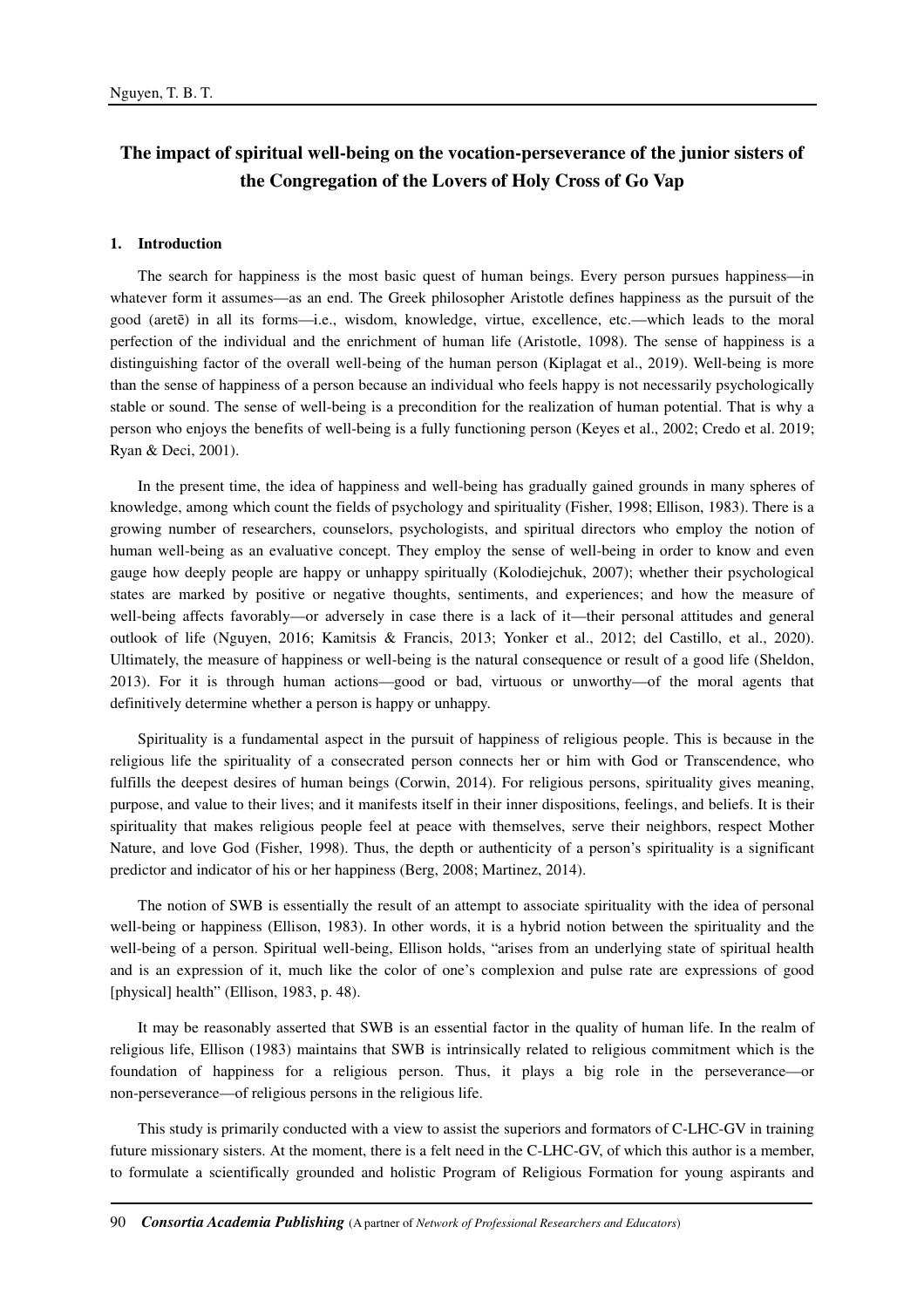candidates to meet the challenges faced by the Congregation in this postmodern world.

Like present-day religious, the young sisters of the C-LHC-GV also experience vocational doubts and crises in varying degrees triggered by factors such as burnout from work, structural rigidity in community life, pressures from senior members, conflicts with fellow sisters, feeling of rejection, low self-esteem, lack of support from superiors, spiritual dryness, etc. These adverse factors have a great impact on a "fully functioning person" (Rogers, 1953, in Feist et al., 2018, p. 310).

This research study is therefore meant to address these pressing needs and challenges of the young members of the C-LHC-GV who are still in formation. It chiefly argues that the general state of the personal well-being (SWB) of the young sisters—as gleaned from Fisher's four domains of spirituality (i.e., a person's fourfold relationship with oneself, others, the environment, and God or Transcendence)—is the key to understand the nuances of religious formation and to formulate a good and comprehensive formation program and strategy.

### *1.1 Statement of the problem*

The study aims to explore the influence and impact of SWB on the vocation-perseverance of the young sisters of the C-LHC-GV. In the research, the following questions are addressed and answered:

- $\triangleright$  How does spiritual well-being affect and influence the present formation program of young sisters of the C-LHC-GV?
- $\triangleright$  What and how much positive influence(s) each component of spiritual well-being in Fisher's model impinges on the vocation-perseverance of young sisters of C-LHC-GV?
- $\triangleright$  How can this study provide ideas and insights on how to draw up a more effective program of spiritual well-being for the young sisters of the C-LHC-GV?

### **2. Conceptual construct: John Fisher's Model of Spiritual Well-Being**

John Fisher's model (1998) of SWB is a holistic paradigm involving the four-level relationship that one has with oneself (personal), others (communal), Nature (environmental), and with God (transcendental). The quality of relationship in each domain reflects a person's overall SWB and his or her level of spirituality in a specific domain. These four domains of SWB are interrelated, not isolated (Fisher, 1998). Therefore, SWB can be enriched by creating enabling interconnections between and among the four domains of relationship.

Fisher (1998) holds that people who maintain good personal relationships with themselves (i.e., self-acceptance and self-esteem) in the first domain of SWB are personalists. Those who value the second domain (i.e., the sphere of good relationship with others) are communalists. People who hold the environmental domain as the most important sphere are considered "environmentalists" (i.e., they commune with Nature). And those who embrace the transcendent domain are called globalists.

Personalists highly value the quality of intra-relationship with the self (Walter, 1996, in Fisher, 1998). The spiritual condition of a human individual mirrors the kind of relationship which she or he maintains in the four areas of SWB. Hence, if one lives in harmony with oneself, one's SWB will be qualitatively enhanced in other dimensions as well (Fisher, 1998). The quality of relationship with one's self in the first dimension goes beyond the natural phenomena, reaching to the deeper core or being of the person. Fisher (1998) claims that human spirit creates self-awareness, peace, and joy. Within the personal domain, "one intra-relates with oneself with regard to meaning, purpose, and values in life" (Fisher, 2011, p. 21).

The communalists express "a need for quality and depth in interpersonal relationships'' (Fisher, 1998, p. 85). The relationship between the self and others is manifested in love, trust, forgiveness, and hope (Fisher, 2011). It also actualizes itself by reaching out to other people through kindness, respect, and love (Fisher, 1999). In this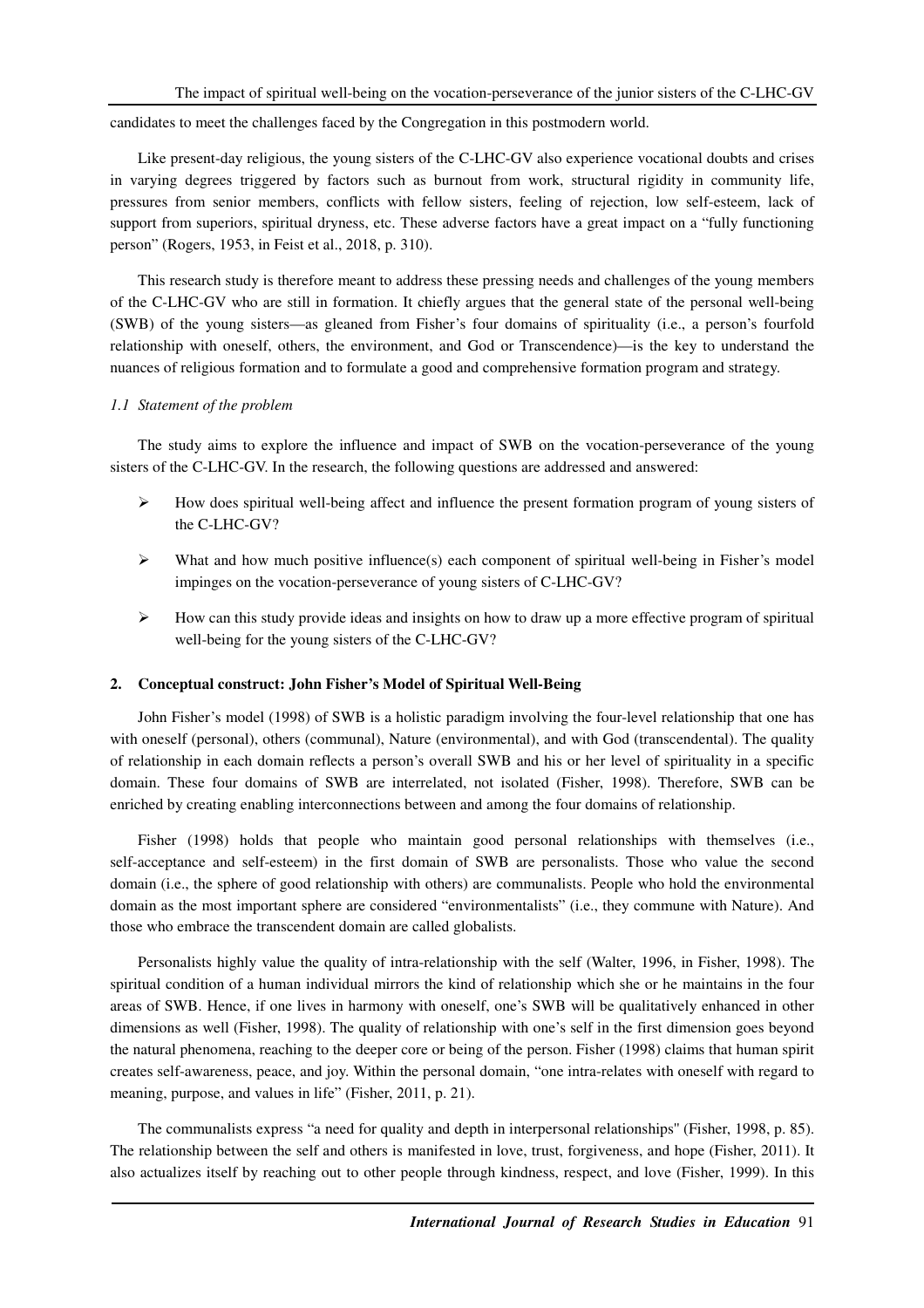respect, the interpersonal relationship significantly impacts the SWB of human individuals (Burke, 1993). It reaches to that depth where people come in touch with the heart of humanity (Fisher, 1998).

Environmentalists value connectedness with the natural world (Fisher, 1998). But what makes a person spiritually mature in relation to Nature? Pope Francis (2015), in his Encyclical *"Laudato Si"* tells us that Jesus did not live as a hermit. He was always in perfect harmony with Nature, God's creative work (#. 99). People who commune with Nature feel a sense of wonder which takes the form of spiritual sense, which makes them value, respect, and unite themselves with Nature (Fisher, 1998). They also manifest a keen sense of the value of personal knowledge (the domain of the self) and communal connectedness (the domain of others). Having a good spiritual communion with the environment improves one's overall SWB and, therefore, contributes to one's general well-being (Fisher, 1998).

Globalists hold that the full SWB of a person is achieved if a person maintains a deep and enabling relationship with Transcendence (Fisher, 1998). They feel the need for connectedness with God. The sense of connectedness with God is considered as the foundation of SWB. It provides a "reasonable support for the notion that relationship with God has greatest importance for spiritual well-being" (Fisher, 2010, p. 154).

#### **3. Aim of study, construct, and methodology**

The research investigation examines how SWB—i.e., a person's fourfold relationship with oneself, others, the environment, and God, as elucidated by Fisher's model— affects not only one's overall faith-experience but also one's perseverance in the consecrated life. This researcher specifically aims to explore this uncharted sphere (i.e., the relationship between SWB and vocation-perseverance) by looking into the state of the personal well-being of the young sisters of the C-LHC-GV vis-à-vis the status of their SWB in the four domains.

In conducting the inquiry, this author employs Fisher's model of SWB as a methodological construct to gauge and assess the SWB of a person (i.e., a religious sister of the C-LHC-GV). Fisher's model is a suitable instrument to describe and understand the dynamics of spiritual health and well-being.

The research study focuses on the young sisters of C-LHC-GV who fall under the 25-29 age bracket. To this age bracket belong to young sisters who are in temporary vows. The study employs a qualitative research design (Heppner et al., 2008). According to Creswell (2014), "qualitative research is an approach for exploring and understanding the meaning individuals or groups ascribe to a social or human problem" (p. 32). Qualitative approach exhibits a more collaborative stance in providing "a built-in openness and the possibility of dialogue" (McLeod, 2001, p. 162). Creswell (2014) claims that "the more open-ended the questioning, the better, as the researcher listens carefully to what people say or do in their life settings" (p. 37).

 In conducting the research, the author interviewed selected participants. Doing an interview is considered as a method for qualitative research. Kvale (1996) holds that the qualitative research interview tries to explain the thematic meanings beneath the experiences which human subjects have in a given context or world. The main task of doing an interview is to comprehend the meaning behind what the interviewees say.

#### **4. Results of the study**

The research study involves twelve participants—young sisters between 25 and 29 years old who are at the junior stage of formation—were selected and requested to do a face-to-face interview with the researcher. They were asked to answer specific questions regarding their personal experiences of SWB and their vocation journey. The following questions which cover the four areas of spirituality are asked of the participants in order to evoke and elicit relevant responses and insight.

a.) Do you feel the need of developing inner peace with yourself—an inner peace which reflects your personal experiences in life?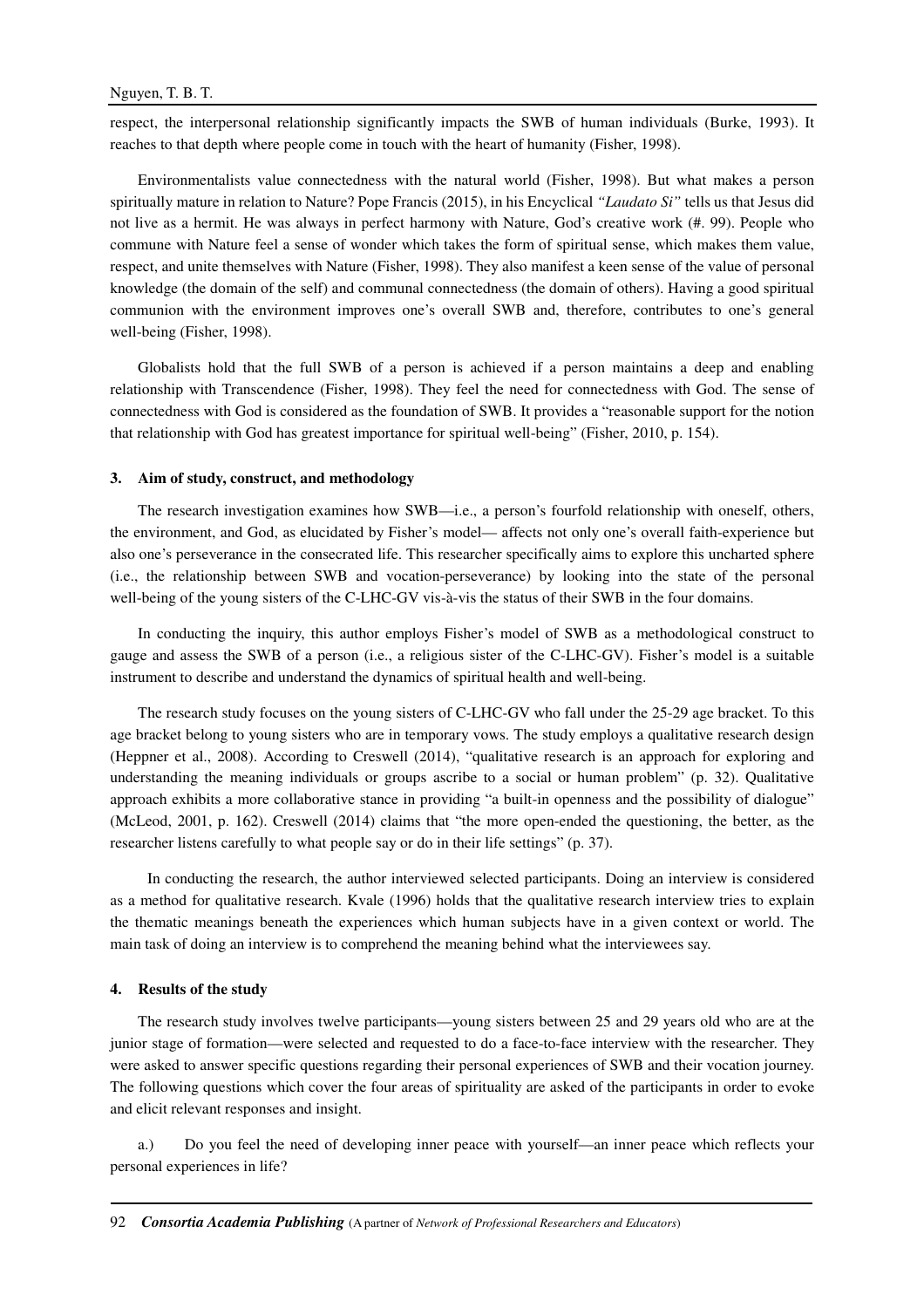The impact of spiritual well-being on the vocation-perseverance of the junior sisters of the C-LHC-GV

b.) Do you find and feel the support of the community in your personal and spiritual life?

c.) How do you feel when you connect with yourself in prayerful silence? In what way does your relationship with yourself influence your vocation-perseverance in the religious life?

d.) Do you feel the need and desire for caring for others by showing respect and kindness to them?

e.) Do you feel that your religious community is a source of strength and comfort in your vocational journey?

f.) In what way does your community concretely help and assist individual sisters in dealing with their personal problems and difficulties?

g.) Does your community have an adequate formation program(s)—i.e., psycho-emotional and spiritual programs—to address the vocational needs and challenges of young sisters?

h.) Do you still accept, trust, and forgive others even if they do wrong or hurt you? And in what way does your relationship with others concretely influence your vocation-perseverance in the religious life?

i.) In what way can your Superior create a more open and welcoming atmosphere where young sisters can be helped in their personal struggles in life and vocational journey?

j.) Do you experience a sense of kinship and oneness with nature in moments of solitude?

k.) Are you spiritually touched by the beauty and grandeur of creation? And does your kinship with Nature bring personal happiness and equilibrium which sustain your religious life?

l.) Do you feel the desire for developing and establishing a personal relationship with God or the Transcendent?

m.) Do you feel God's presence in your religious community?

n.) Do you feel inner joy and peace—that is, an experience of joy and peace—during moments of prayer and communal worship (liturgy)? And have you ever felt being personally loved by God, and how much does this experience positively affect your vocation-perseverance (cite an example)?

Having gathered the responses and narratives of the participants, the following analyses are fashioned in response to the qualitative questions set forth in the study.

*4.1 How does spiritual well-being affect the present formation program of young sisters of the C-LHC-GV?* 

The participants assert that SWB deepens the sense of awareness of their inner selves, of the meaning of life, of the spirit of gratitude and inner peace. It also enlivens their communal activities, their affection for each other, the openness of the community, and their communion with nature. The qualitative research reveals that the junior sisters C-LHC-GV experience SWB through the depth of the relationship with the self. They experience SWB along with a sense of peace, an awareness of the inner self, and a feeling of support of the community in their personal needs and in their formation. These elements are manifested in the personal domain of SWB (Fisher, 1998). Indeed, personal SWB is closely associated with self-awareness, sense of peace, and the experience of contentment.

The interrelationship between self and others is also a significant source of strength and motivation for the deepening of the SWB of the junior sisters. They commit themselves to the charism and spirituality of their Congregation and to live together with their fellow sisters in the community. Therefore, the support and the care of the community for the sisters are indispensable criteria to gauge the general well-being of the junior sisters who live together in a religious community. The spirit of support of the community which each sister feels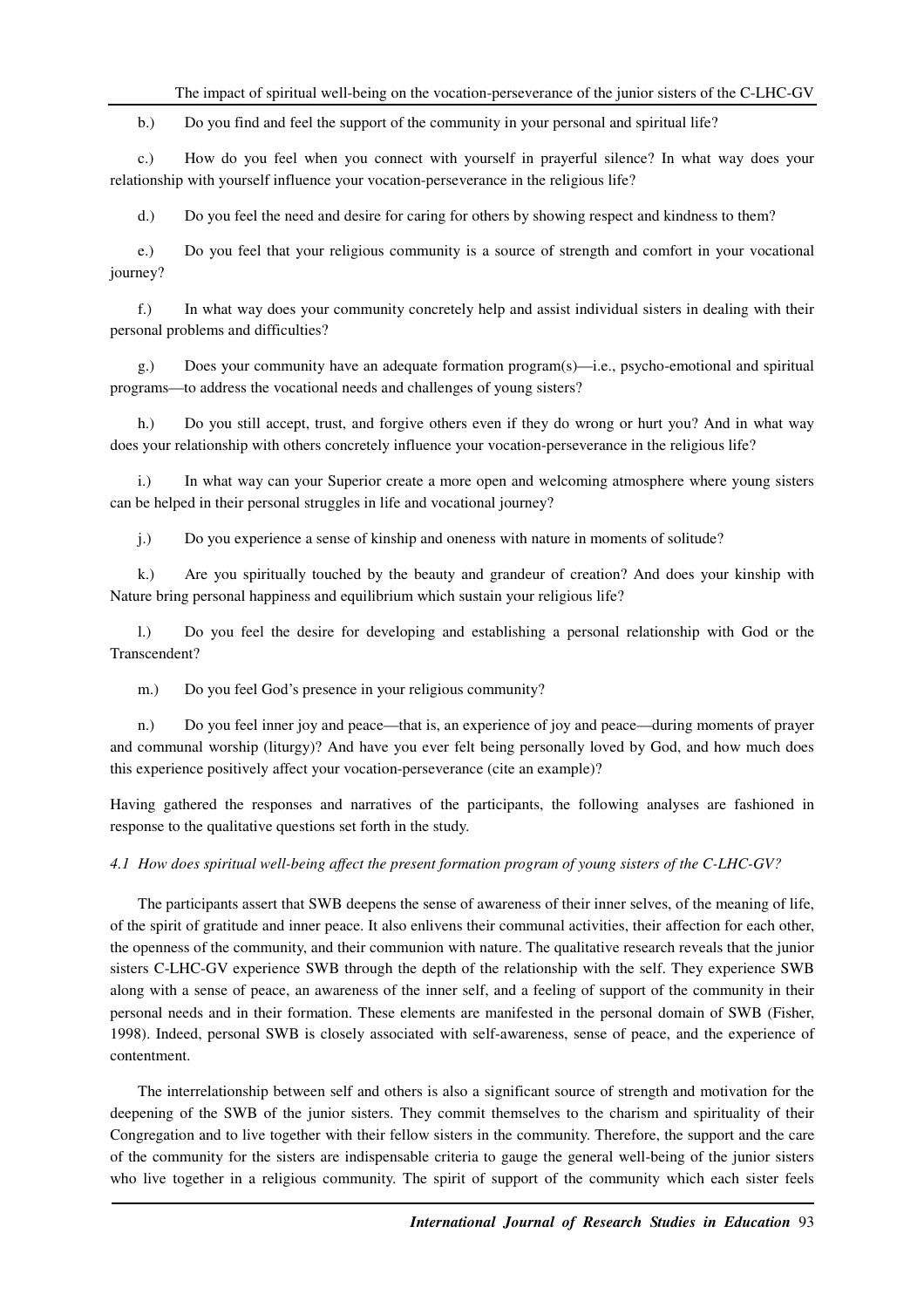reassures her that she is not alone in her vocational journey. The need of the members to care for each other gathers them together and gives them a sense of belongingness to a spiritual family. With the help of the community, they persist in the path of religious vocation and achieve their communal goals and personal commitment.

 The qualitative results also reveal the importance of the environmental domain of SWB which the junior sisters feel in various ways. The junior sisters experience environmental spirituality through the sense of wonder and oneness with nature. The participants affirm that every time they feel connected with Nature, they experience peace and God's presence. They feel united with God and with the world. This sense of the Divine is not an intellectual postulation; it is something experiential and personal.

Of the four domains, the sphere of the Transcendental scores highest in the answers of the young sisters. They consider their personal relationship with God as the most important aspect of their religious life. They acknowledge that their relationship with God helps them to realize who they are. They also affirm that their connectedness with God is the deciding factor that inspires and motivates them to move forward on their vocational journey. The participants maintain that their connectedness with God is exemplified in feeling loved by God in a personal way.

 Most of the junior sisters of the C-LHC-GV generally have good relationships in the four domains, namely, the personal, the communal, the environmental and the transcendental. The findings of the qualitative study also confirm that a strong stress on SWB characterizes significantly the formation program of the C-LHC-GV. The spiritual values inculcated in the formation allow the junior sisters to understand more fully the fact that their decision to enter the religious life implies their long-term commitment to promote and develop their general SWB.

# *4.2 What and how much positive influence does each component of spiritual well-being in Fisher's model impinge on the vocation-perseverance of young sisters of C-LHC-GV?*

*The Sphere of Personal Spiritual Well-Being -* From the in-depth interviews, three main themes are deduced: 1.) the necessity of inner peace; 2.) the feeling of support from the community members; and 3.) the awareness of the inner self. The sub-themes that emerge are the following: 1.) being independent-minded and 2.) the feeling of gratitude and peace.

*The Necessity of Inner Peace.* All the participants connect personal SWB with the feeling of inner peace. All of them emphasize the importance of inner peace. They maintain that the sense of inner peace enables them to carry out their tasks productively and fruitfully and to advance in their spiritual life.

*The Feeling of Support from the Community Members.* Since the junior sisters are still at the initial phase of their religious life, it is essential that they should feel welcomed and accepted by the community. They need to feel the spirit of companionship in their vocational journey. The reassurance of the support and companionship of fellow sisters is the firm foundation of a happy and peaceful life in the community.

The study discovers one interesting fact—that is, in a given community there are individuals who want to assert their sense of autonomy. It is not that they do not need the support of the community. It is just that sometimes an independent-minded person would prefer to do her own thing rather than participate in a given community activity.

*The Awareness of the Inner Self -* Almost all the participants relate personal SWB with the awareness of the inner self—equating personal SWB with the experience of gratitude and peace. The findings of this study also corroborate the research of Fisher (1998), who claims that individuals who experience personal SWB—and understand it as a quality of interpersonal relationship—are highly integrated and balanced persons. These individuals, who possess a good level of SWB, are capable of coping with the difficulties and challenges of their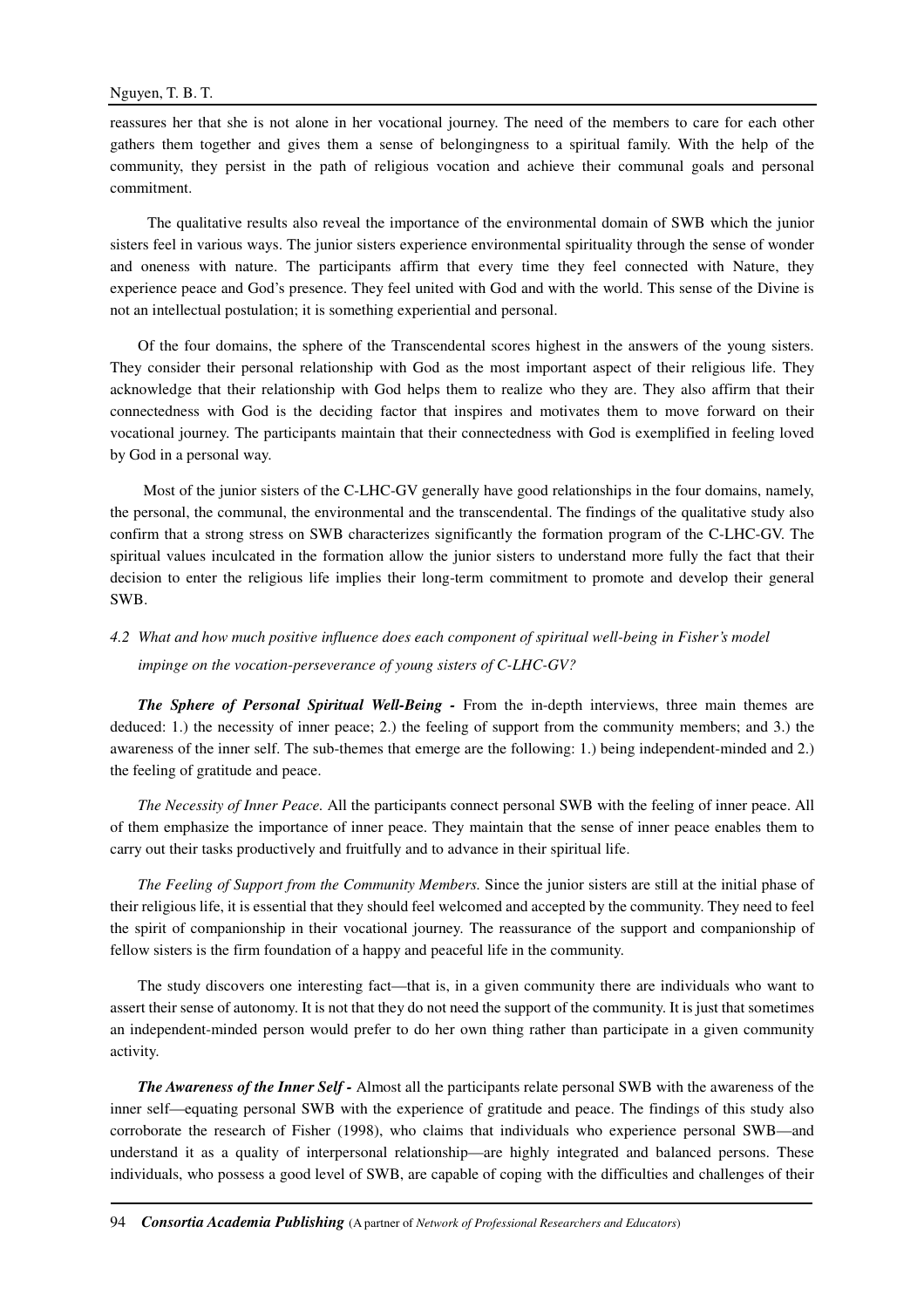daily life. The interviewees emphasize the key role of personal SWB in the individual's overall state of well-being. Of course, an individual cannot fully realize her potential without the support of the community. Personal SWB goes hand-in-hand with communal SWB. A stable and enabling communal haven makes vocation-perseverance possible.

*The Communal Spiritual Well-Being -* The gathered data show that the 12 interviewees recognize the importance of the following themes: 1.) the need to care for others; 2.) the feeling of the support of the community; 3.) the need for the help of the community; 4.) the personal acceptance by others; and 5.) the feeling of the welcoming attitude of the formator/superior. It is reassuring to note also that all respondents have experienced the care and concern of their formators or superiors to whom they can freely approach when they have difficulties and personal struggles. It is their experience that their formators patiently listen to them as they relate their personal struggles and difficulties both in the community and in their inner life. They find their formators trustworthy who know the value of confidentiality and who provide an open and encouraging atmosphere that engenders personal growth and maturity. The respondents affirm that the support and help of their fellow sisters and formators in the community strengthen their communal SWB. They actualize themselves better by the way they interact with fellow sisters in the community. Indeed, as Festin (2012) affirms, we cannot escape *the other*. In other words, we need *others* in our life.

*The Environmental Spiritual Well-Being -* The main themes that emerged from the gathered data are the following: 1.) the sense of oneness with Nature and 2.) the feeling of awe evoked by the beauty of Nature. The majority of the respondents acknowledge and affirm the feeling of appreciation of Nature. They recognize that it is through the beauty and grandeur of Nature that they feel God's presence, and that the contemplation of Nature brings closer to Transcendence. In other words, environmental SWB is inextricably connected with one's feeling of peace and awareness of Transcendence. Lennox (2009) claims that "what lies behind the universe is much more than a rational principle; it is God, the Creator, Himself (p. 207)." A good environmental SWB brings happiness and equilibrium to a religious in her vocational journey. Singh and Finnemore (2015) affirm that people regain their inner peace and happiness through the contemplation of Nature. Contemplation also leads to communion with God and enhances one's general personal growth.

*The Transcendental Spiritual Well-Being -* The following themes emerged from the interviews of the participants: 1.) the sense of connectedness with God; 2.) the feeling of God's presence in the community; and 3.) the experience of inner joy through communal worship. The study shows that personal relationship with Transcendent/God holds the primacy in the life of the respondents. This insight bears great impact on the vocation of the junior sisters of the C-LHC-GV. Emphasizing the transcendental SWB as holding precedence over the three other kinds of SWB does not mean that the latter are not important. It only means that they are not as vital as the transcendental SWB insofar as the vocation-perseverance of the junior sisters is concerned. Some of the respondents do not have any meaningful connection with Nature but, generally speaking, they manage to persevere in their religious life because of the depth of their spirituality in the fourth domain.

# *4.3 How can this study provide ideas and insights on how to draw up a more effective program of spiritual well-being for the young sisters of the C-LHC-GV?*

Since the end-purpose of this study is to draw up an effective formation program(s) for the juniorate phase of the sisters—the centerpiece of which is the SWB—this study suggests some significant guidelines for the deepening and enrichment of the spiritual formation program of the young sisters in the C-LHC-GV. Firstly, based on the findings of the study, the researcher suggests that there should be a clear emphasis on the understanding of SWB in the formation. The notion of SWB underlies the four kinds of SWB exemplified in the domains of the personal, the communal, the environmental, and the transcendental. In this study, general well-being is equated with spiritual wholeness in the four domains. To acquire a complete sense of well-being means to have well-integrated relationships in life.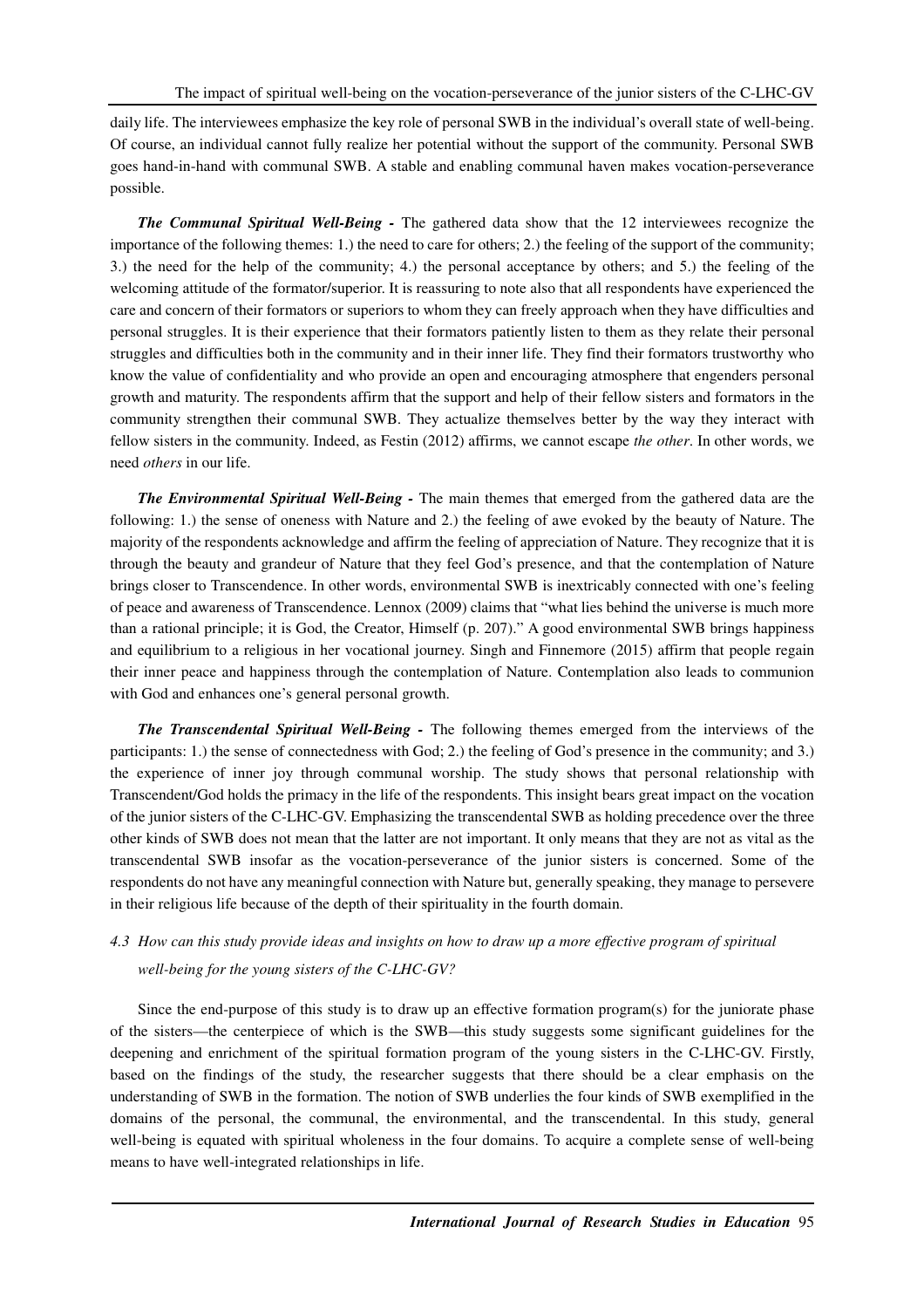## Nguyen, T. B. T.

This study shows that there is a need to deepen the sisters' communal SWB and their environmental SWB. The present formation program of the young sisters of the C-LHC-GV should be revised in such a way that it enhances their relationships in these two spheres: the communal and the environmental. Pope John Paul II (1996) strongly emphasizes that "formation must have a communal dimension because the community is the chief place of formation where each one learns to live with those whom God has put at her side" (#. 67, p. 121). Pope Francis (2015) in *Laudato Si* enjoins Catholics, especially the religious persons, to develop the spirituality of the environment.

Secondly, the ideal conception of the SWB in the formation of the sisters of the C-LHC-GV should consist of four fundamental relationships: relationship with the self, relationship with others, relationship with Nature (or the external world), and relationship with Transcendence (God). However, the focal point of what we may call "the quadrant of spirituality" is one's relationship with God—that is, the transcendental SWB. The three domains should be seen under the light of the transcendental sphere. The three other aspects of the quadrant should point to the central axis which holds them together.

For the formators of the sisters of the C-LHC-GV, it is important to see the different aspects of spiritual wholeness. They should *see*, *discern*, and *act* in their duties as formators in such a way that each of the dimensions of the "quadrant spirituality" should be given adequate focus and attention (Seño, 2017). A spiritually mature sister of the C-LHC-GV is one who has well-balanced and well-integrated relationships in the four domains. Formators should accompany the young sisters in their formation by helping them develop a well-rounded spirituality.

The researcher enjoins the formators of the C-LHC-GV to regard SWB in its interconnectedness and against the backdrop of Christian discipleship. This entails that the formators themselves should manifest in their life and conduct a well-balanced spirituality centered on Christ. For personal witness based on the faith in the Crucified Christ is that which really matters in the religious formation.

 Thirdly, formators must align formation program goals and practices along the lines of the Constitution and charism of a religious Congregation (Sink et al., 2007). This means that the activities and practices in the formation should be so designed that it fulfills its goals. The main thrust of the formation program of the C-LHC-GV is to help sisters deepen their religious life, both in the spiritual and apostolic spheres, so that they will be able to fully serve the Church and society and to live happily in their consecrated life (C-LHC-GV's Constitution, 2000, Art. 80). Regardless of their familial or professional backgrounds, the sisters should be formed according to the charism and spirituality of the C-LHC-GV. It is important therefore that the established goals of the formation program and the activities and practices meant to achieve them should be complementary. This means that the activities and practices should be geared towards fulfilling the goals of the formation. That is why it is important that the formation program—its goals and activities—should be constantly examined and evaluated in order to be relevant to the call and signs of the times.

 It is clear that the Constitution of the C-LHC-GV encourages the integration of "new elements" into the formation program in order to make it more responsive to the needs of the present. This research suggests some "new elements" to the current formation program, so that it may become more adequate, more relevant, and more attuned to the demands and challenges of the present.

The study undertaken puts forward what we call "the quadrant spirituality," framed upon Fisher's model, as the vitalizing element to make the formation program of the C-LHC-GV more balanced and integrated. It may be asserted therefore that, given the chief objective of religious formation, the quality of the relationships in the "quadrant spirituality" bears great influence and impact on the formation program of young religious sisters in the C-LHC-GV and on their vocation-perseverance.

#### **5. Conclusions**

Based on the findings of the study, the following conclusions are arrived at: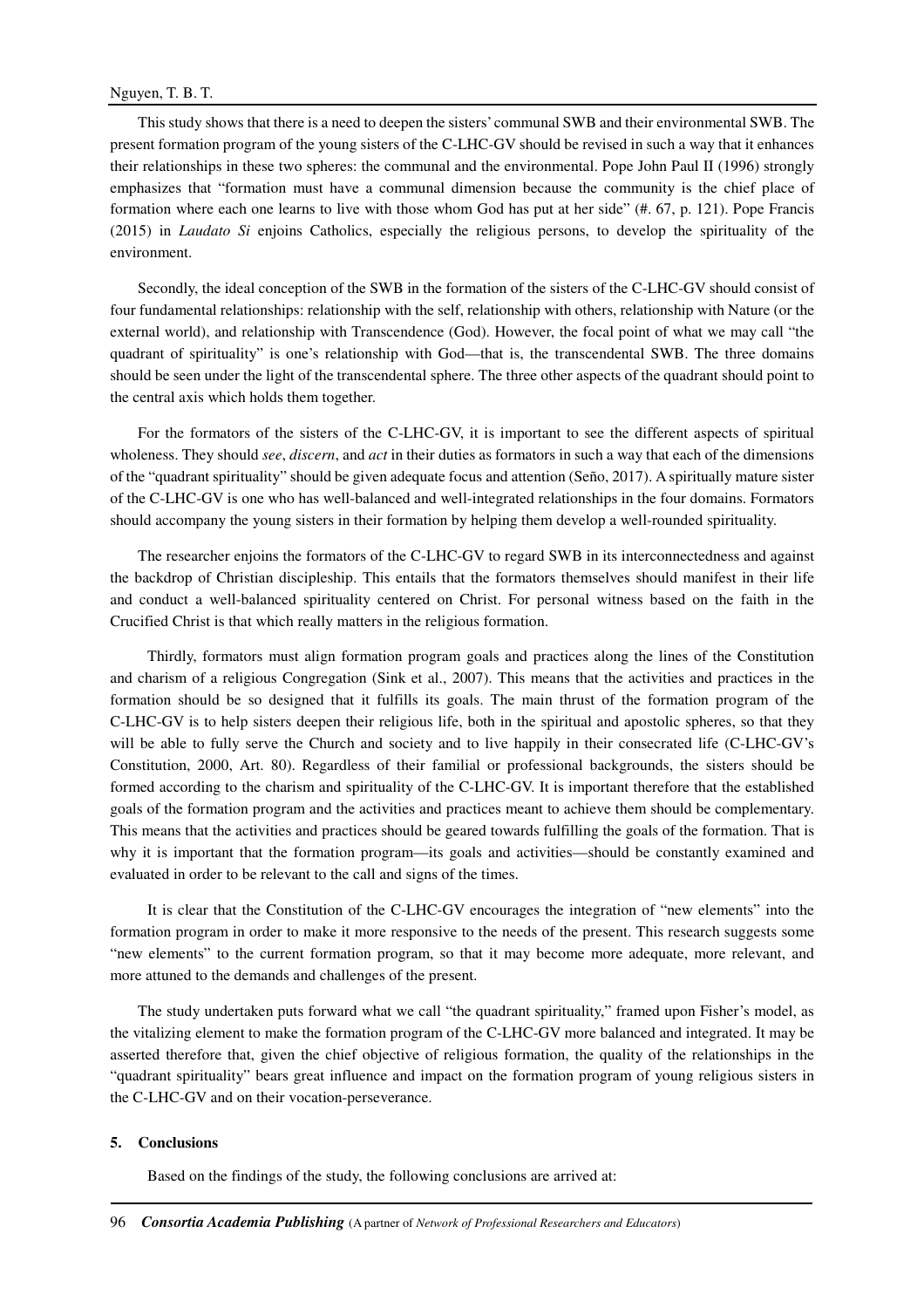Firstly, the junior sisters of the C-LHC-GV experience a high level of SWB in terms of their being aware of the core spiritual values of religious life. They also understand that their personal choices as religious sisters are the bases of their SWB, and that religious life is the product of one's fundamental choices.

Secondly, SWB, as gleaned from Fisher's four-dimensional model, is a significant predictor of the vocation-perseverance of young sisters of C-LHC-GV. The findings of this qualitative study show that SWB in the four-dimensional model may be used in enriching the present formation program of C-LHC-GV.

Thirdly, the experiences of one's general SWB are closely related to one's feeling of inner peace and joy. They impinge on one's appreciation of the support and help of the community. They also bear impact on one's connectedness with Nature. And, most of all, they have great influence on one's personal relationship with God.

## **6. References**

Aristotle. (1098). *Nicomachean Ethics*, Bk. 1, Ch. 7.

- Berg, M. C. (2008). New Age Advice: Ticket to Happiness? *Journal of Happiness Study, 9,* 361 -377. https://doi.org/10.1007/s10902-006-9038-x
- Burke, B. K. (1993). Wellness in the healing ministry. *Health Progress, 74(*7), 34-37.
- Corwin, A. I. (2014). Lord, hear our prayer: Prayer, social support, and well-being in Catholic Convent. *Journal of Linguistic Anthropology, 24(*2), 174-192. https://doi.org/10.1111/jola.12047
- Credo, M. C., & Del Castillo, F. (2019). The effect of modeling approach in teaching catechesis vis-a-vis formation of value and prayer life of the Soup Kitchen Children in the Philippines. *IJRSE*, *8*(4). https://doi.org/10.5861/ijrse.2019.4907
- Creswell, J. W. (2014). *Research design: Quantitative, qualitative, mixed methods approaches* (4<sup>th</sup> ed.). Thousand Oaks, CA: Sage.
- del Castillo, F., del Castillo, C. D., & Alvarez, M. (2020). Spiritual well-being and its role on the sociality of selected Catholic religious novices. *Religions*, *11*, 371. https://doi.org/10.3390/rel11070371
- Ellison, C. G. (1983). Spiritual well-being: conceptualization and measurement. *Journal of Psychology and Theology, 11,* 330-340. https://doi.org/10.1177/009164718301100406
- Feist, J., Feist, J. G., & Roberts, T. A. (2018). *Theories of personality*. McGraw-Hill Education.
- Festin, R. J. (2012). *Beliefs and certitudes*. Manila: Logos Publications.
- Fisher, J. W. (1998). *Spiritual health: Its nature and place in the school curriculum.* Unpublished doctoral dissertation, Department of Science and Mathematics Education, University of Melbourne.
- Fisher, J. W. (1999). Developing a spiritual health and life-orientation measure for secondary school students. *Proceedings of University of Ballarat Annual Research Conference,* 57- 63.
- Fisher, J. W. (2010). Development and application of a spiritual well-being Questionnaire called SHALOM. *Religions, 1*, 105–121. https://doi.org/10.3390/re11010105
- Fisher, J. W. (2011). The four domains models: connecting spirituality, health and well-being. *Religions, 2,* 17-28. https://doi.org/10.3390/rel2010017
- Heppner, P. P., Wampold, B. E., & Kivlighan, D. M. (2008). *Research design in counseling* (3rd ed.). Belmont, CA: Sage.
- Kamitsis, I. & Francis, A. J. P. (2013). Spirituality mediates the relationship between engagement with nature and psychological wellbeing. *Journal of Environmental Psychology.* https://doi.org/10.1016/j.jenvp.2013.07.013
- Keyes, C. L., Shmotkin, D., & Ryff, C. D. (2002). Optimizing well-being: The empirical encounter of two traditions. *Journal of Personality and Social Psychology, 82*(6), 1007–1022. https://doi.org/10.1037/0022-3514.82.6.1007
- Kiplagat, J. E., Tucholski, H., & Njiru, L. (2019). Correlation between Psycho-Spiritual Wellbeing and Happiness among Consecrated Religious Women in Nairobi County, Kenya. *African Journal of Clinical Psychology, 2*(2).
- Kolodiejchuk, B. (Ed). (2007). *Mother Teresa: Come be my light—The private writings of the Saint of Calcutta,*